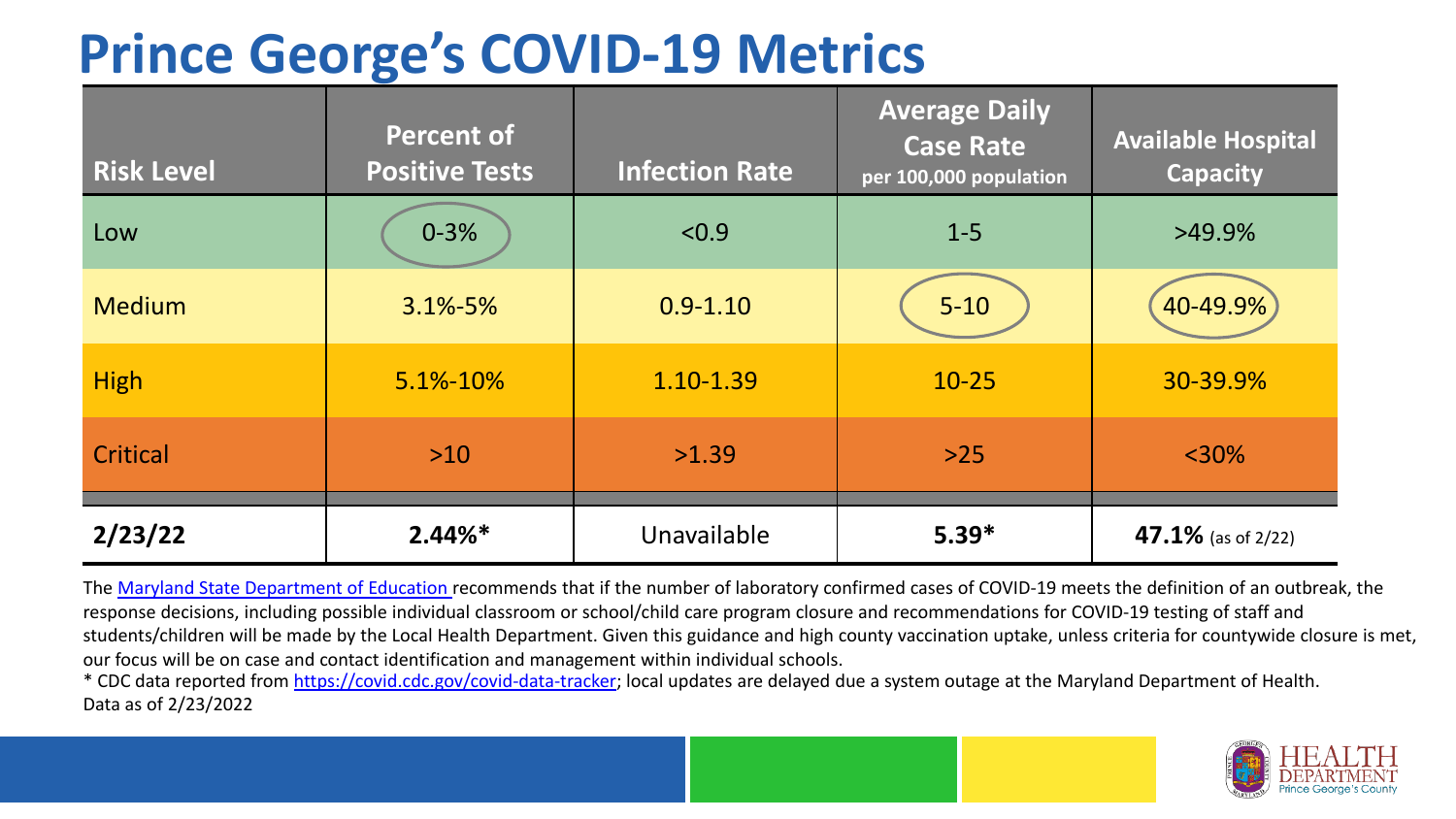## **COVID-19 Community Transmission and Vaccination**

Per the [CDC updated guidance for COVID-19 Prevention in K-12 Schools,](https://www.cdc.gov/coronavirus/2019-ncov/community/schools-childcare/k-12-guidance.html) vaccination is considered the leading prevention strategy for those who are eligible, and **Prince George's County exceeds the percentage of U.S. vaccinations for ages 12 and above**. The CDC also emphasizes using multiple prevention strategies together consistently, included universal indoor masking, as needed based on the level of community transmission and vaccine coverage.



day case rate.

\*\* Local vaccination data reported as of 2/22/2022